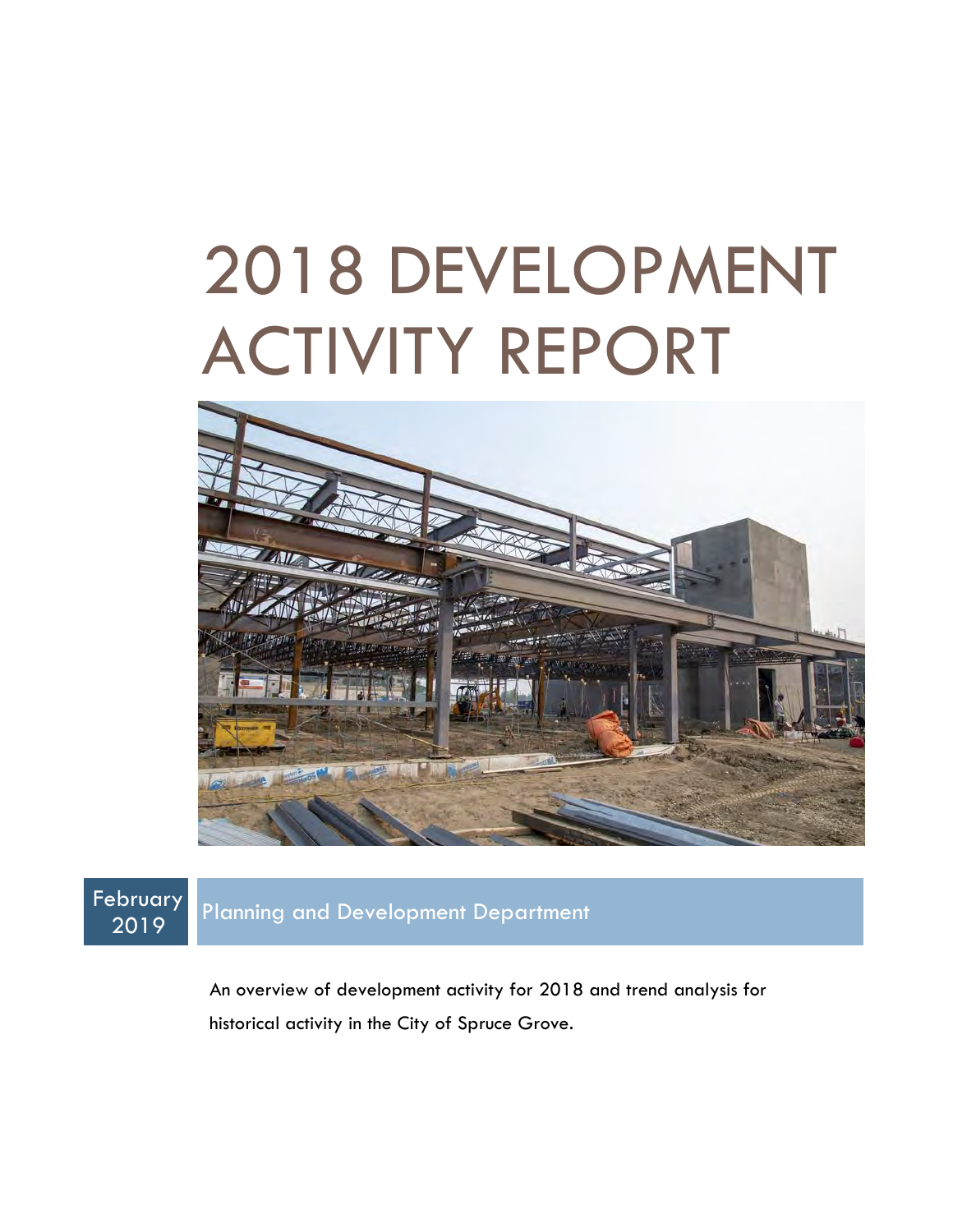#### **Contents**

# **List of Figures**

| Figure 1  | Volume of Building Permits by Type (2017 & 2018)                      | $\overline{c}$ |
|-----------|-----------------------------------------------------------------------|----------------|
| Figure 2  | Dwelling Units Permitted (2009-2018)                                  | 3              |
| Figure 3  | Volume of Building Permits by Month (2017 & 2018)                     | 3              |
| Figure 4  | Percentage of New Units by Neighbourhood (2018)                       | 4              |
| Figure 5  | Volume of Building Permits By Year (2009-2018)                        | 4              |
| Figure 6  | Volume of Building Permits by Type (2009-2018)                        | 5              |
| Figure 7  | Value of Building Permits (2009-2018)                                 | 5              |
| Figure 8  | Average New Commercial & Industrial Building Permit Value (2009-2018) | 6              |
| Figure 9  | Volume of Development Permits By Year (2009-2018)                     | 6              |
| Figure 10 | Volume of Development Permits by Month (2017 & 2018)                  |                |
| Figure 11 | Volume of Residential Permits by Type (2018)                          |                |
| Figure 12 | Volume of Non-Residential Permits by Type (2018)                      | 7              |
| Figure 13 | Compliances Issued by Year (2009-2018)                                | 8              |
| Figure 14 | Compliances Issued by Month (2017 & 2018)                             | 8              |
| Figure 15 | Safety Code Permits by Year (2011-2018)                               | 9              |
| Figure 16 | Business Licences Issued (2014-2018)                                  | 9              |
| Figure 17 | Housing Starts by Municipality (2018)                                 | 10             |
| Figure 18 | Regional Housing Starts by Dwelling Type (2018)                       | 10             |
| Figure 19 | Population (1998-2108)                                                | 11             |

Cover: Emergency Services Building, 2018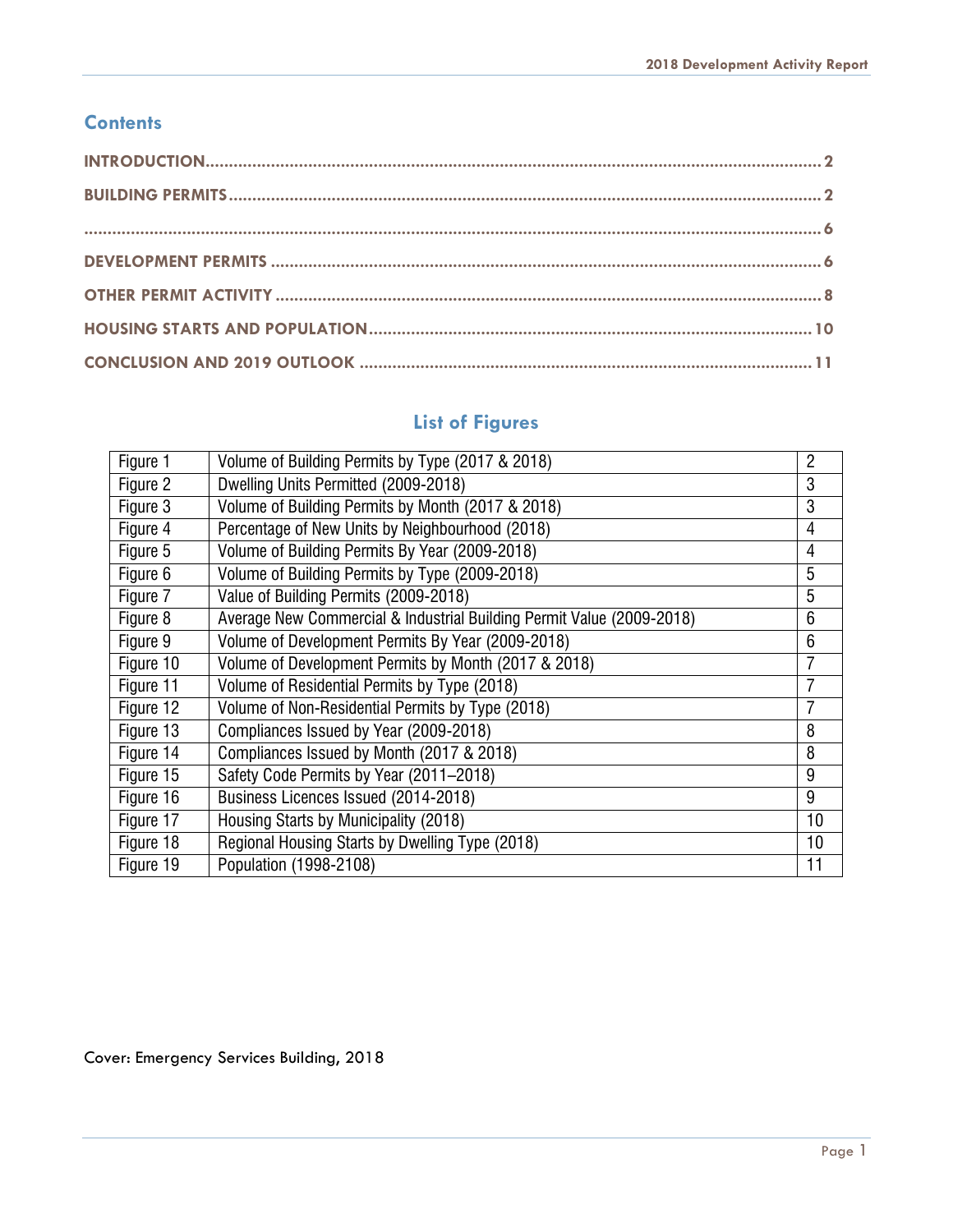#### <span id="page-2-0"></span>INTRODUCTION

The Planning and Development Department tracks a variety of development activities in the City for the purpose of providing growth information to Council and other stakeholders. Included in the permits tracked are building and development permits, which are common measurements used to track economic vitality and growth in communities. It is useful for communities to monitor trends in permitting levels to determine their economic health, as well as to examine the impact of external forces on growth and development.

Growth in Spruce Grove has generally been stronger than average for the Capital Region for the past decade, but that has changed in the past two years where growth has tracked at an average for the region. The region has experienced a cooling off period for the past few years following the unprecedented growth of the previous decade. Administration is anticipating development growth to slowly increase over the next few years as economic factors improve.

The following pages contain analysis of the growth trends for the past decade (2009-2018), focusing specifically on activity in 2018. This report provides an overview of building permit and

development permit information. In addition, compliances and other permits are tracked in order to provide a more accurate picture of the total activity taking place in the Planning and Development Department.

## <span id="page-2-1"></span>BUILDING PERMITS

Spruce Grove issued 773 building permits in 2018, a 2.2% increase from permit activity in 2017. Increases in permitting were largely due to residential improvements such as decks, finished basements, and garages, or tenant improvements for nonresidential development.

**Figure 1** details building permits issued by type, and compares the volume for the past two years.

Overall, about 89% of the permits issued in 2018 were for residential construction, including new dwellings, improvements and garages. This percentage is the same as in 2017.

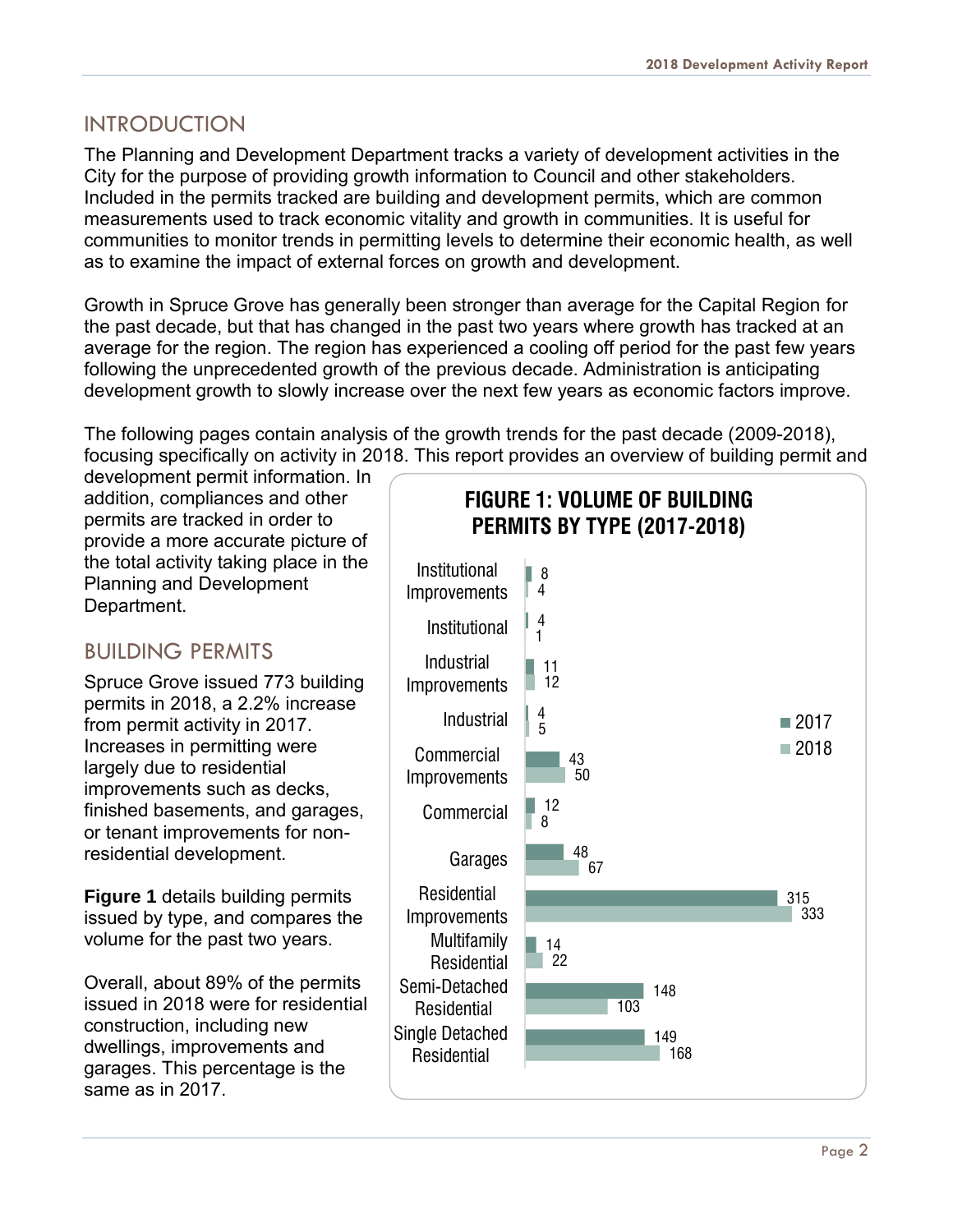Residential construction activity saw a substantial correction in 2015 and 2016, after an inexplicably robust year in 2014. Based upon CMHC absorption data, the residential market is still working through available housing inventory. New dwelling units permitted in 2018 decreased by 8.3% from 2017, and represents the second lowest permitting level in the past decade **(Figure 2)**. The main reason for the decrease remains the absence in major multifamily projects, including no new apartment units constructed in over three years. Low density residential construction has remained muted but relatively steady over the past few years.

In the non-residential sector, the City saw five new industrial buildings in 2018, compared to four in 2017. Typical years see three new industrial buildings. The total building permit valuation for new industrial construction remained steady with 2017 at approximately \$3.6 million. Industrial activity related to improvements increased from 11 to 12 permits in 2018 from 2017; however, the valuation of improvements was a fraction of the



previous year. Overall, there were more permits taken out last year for industrial buildings and improvements, but the value of each permit declined.

After a surge in building permits issued for new commercial structures in 2017, permits for new commercial construction dropped from 12 in 2017 to eight in 2018. That said, the value of the eight new buildings increased by 15%. This reflects the larger, higher quality commercial structures permitted in 2018 such as redevelopment in the City Centre and the new anchor grocery store in Westwind. The number of commercial improvements increased by 16% in 2018 from the previous year on higher valuations.

**Figure 3** depicts the volume of building permits by month in 2017 and 2018, which saw typical seasonal fluctuations.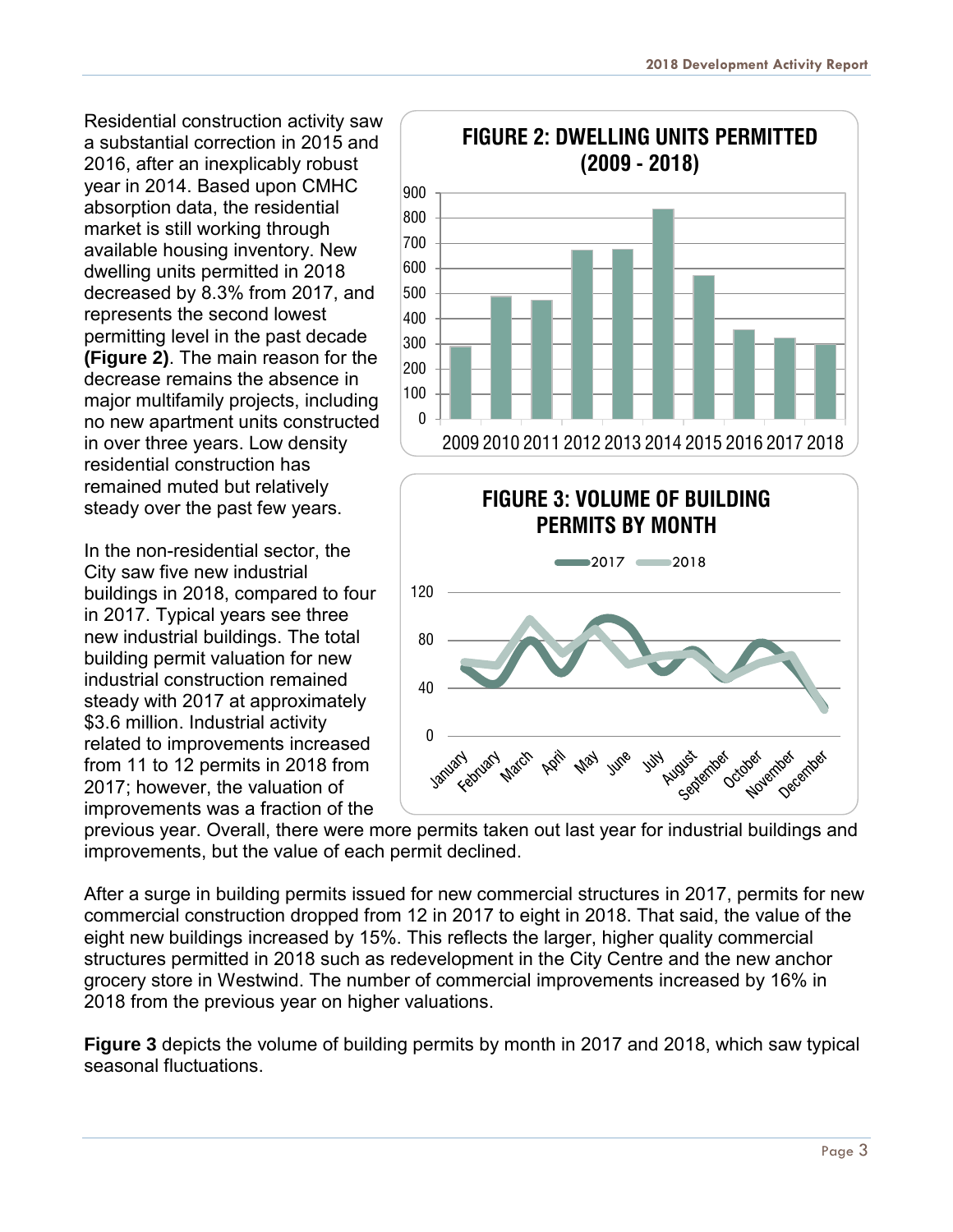

**Figure 4** illustrates the housing units permitted in Spruce Grove in 2018 by neighbourhood. The percentages include all unit types: single detached, semi-detached, and multifamily dwellings. The highest percentage of building permits for new units occurred in Greenbury in 2018, with the new Copperhaven neighbourhood coming in second.

To get a better context of permitting levels for 2018 relative to recent trends, **Figure 5** depicts the total number of building permits issued over the past decade. One can see that 2017 was the low of the recent pullback, and 2018 saw a slight increase in permitting. Overall permitting levels in 2016 to 2018 are similar to pre-boom levels and are considered a sustainable growth rate. Another consideration, which unfortunately wasn't flagged in 2016, was that the City

changed the building permit procedure for rowhousing products in 2016, allowing multiple units to be approved under one permit. As an example, 188 rowhouse units were approved in 2015 under 188 different building permits. So while a reduction of overall permits would still occur from 2015, the number is not as extreme as originally thought due to administrative changes.

**Figure 6** (next page) provides additional detail regarding the historic split between new buildings and improvements. As one can see,

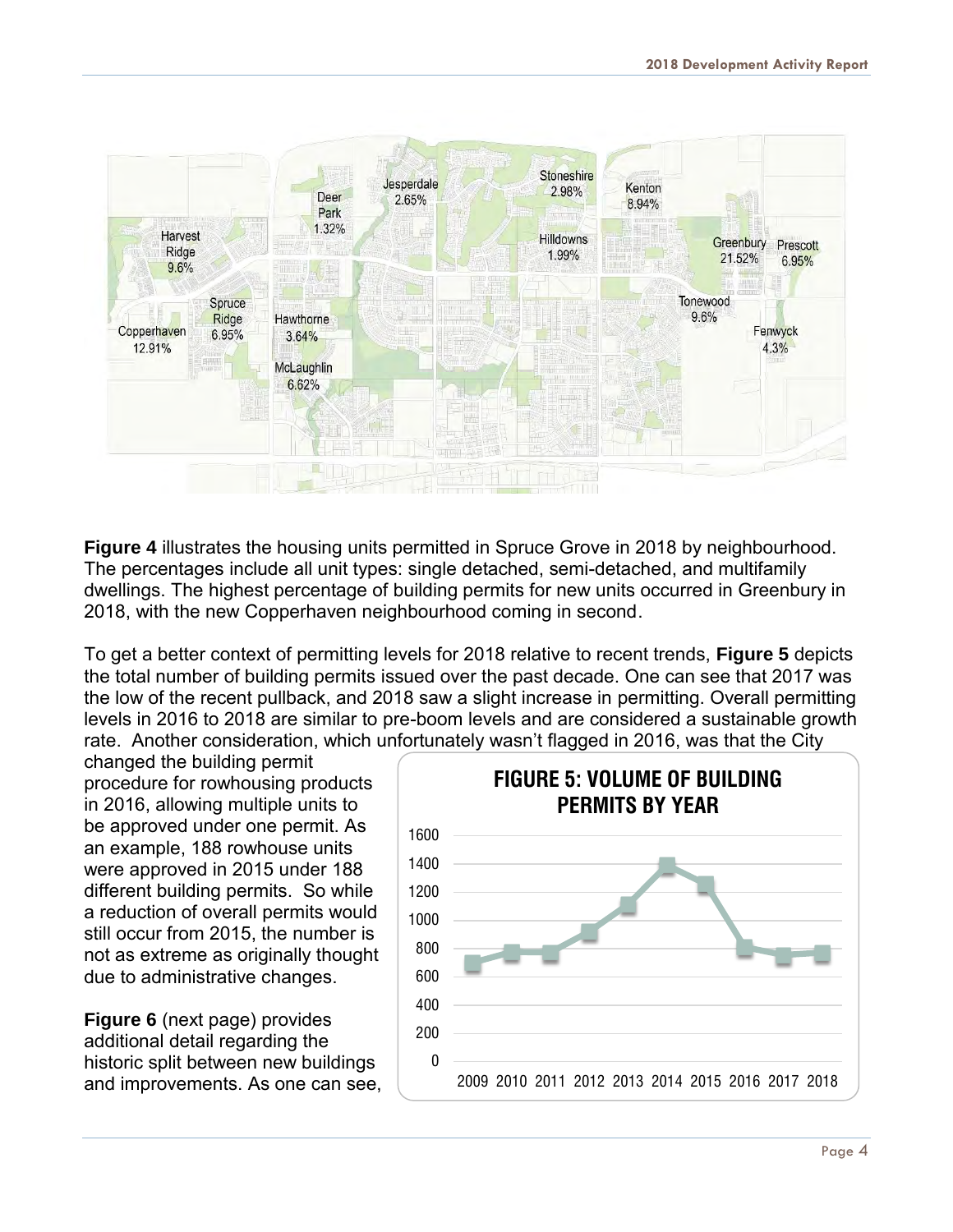

the decline in permitting levels in the past two years affected new development to a greater degree than improvements.

Looking closer at investment trends over the past decade, one can see that the value of permits is largely correlated with permitting levels **(Figure 7**), although building values are bouncing back faster than permitting

numbers from recent declines.

**Figure 8** (next page) demonstrates the value of the average industrial and commercial building permit over the past 10 years.

In reviewing the investment trends over the past few years, the average value of new commercial and industrial buildings has been generally higher in recent years compared to historic investment values earlier in the decade. This reflects the development of larger, higher quality structures.

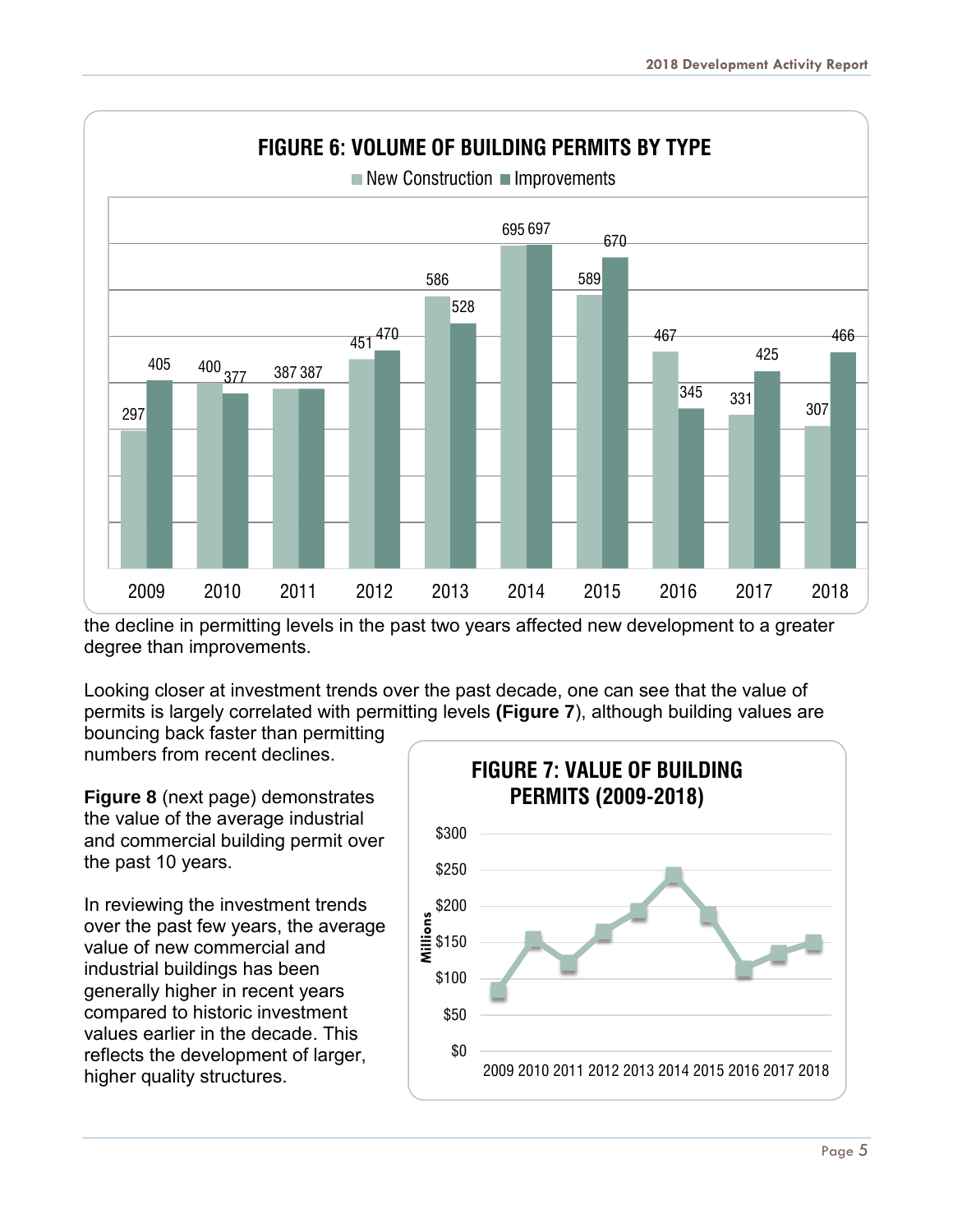<span id="page-6-0"></span>

#### <span id="page-6-1"></span>DEVELOPMENT PERMITS

**Figure 9** illustrates the trends in the volume of development permits issued over the last ten years. Development permit activity in 2018 was down approximately 2% from 2017. The minor difference between building permit and development permit activity levels is due to the ability to issue a single development permit for several structures on a lot, while separate building permits are required for each structure on a property, as well as for changes of use or tenant improvements.

The next factor under examination is the volume of development permits



issued on a monthly basis. **Figure 10** (next page) depicts the number of permits issued by month for 2017 and 2018. The pattern shown is typical of development activity for the region, where higher activity levels occur during the warmer months. Activity in 2017 and 2018 follows this typical pattern, with the exception of sudden downturn in September and rebound in October.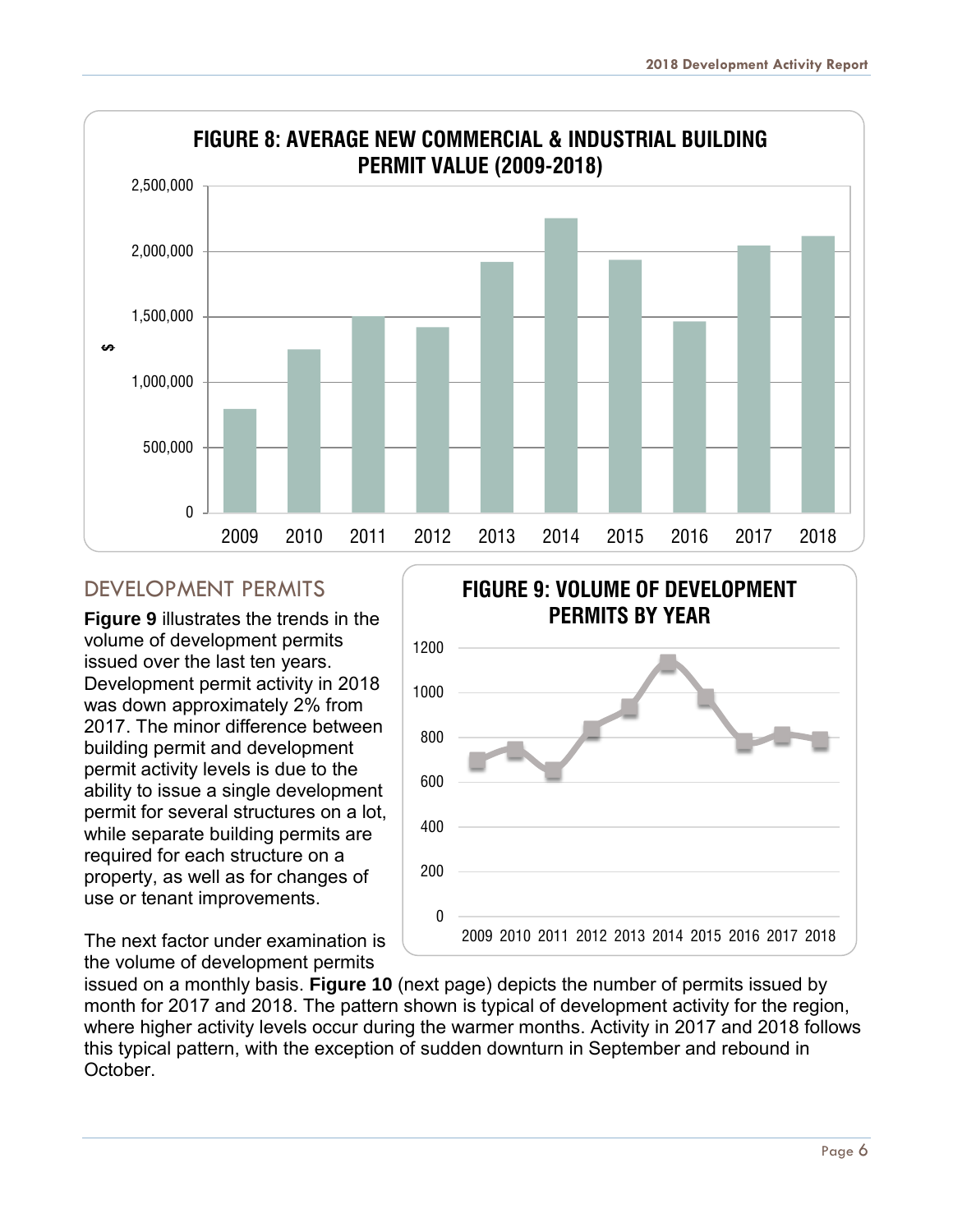

**Figure 11** provides the breakdown of residential development permits issued by type. The graph is dominated by residential improvements made to existing residences, followed by single detached and semi-detached. Generally, the development permit numbers echo what we have already seen with building permits.

The breakdown of non-residential permits issued in 2018 by type is examined in **Figure 12**. Again, the trends seen earlier with building permits are evident here, with commercial and industrial improvements comprising the

largest percentage of development permit approvals. These permits are largely for tenant improvements and approvals required for new uses.

Development permits for permanent signs saw a marked increase from 30 in 2017 to 64 permits in 2018, which makes sense given the number of new commercial structure built in the past couple of years. Temporary sign permits decreased slightly from 115 to 109 applications.

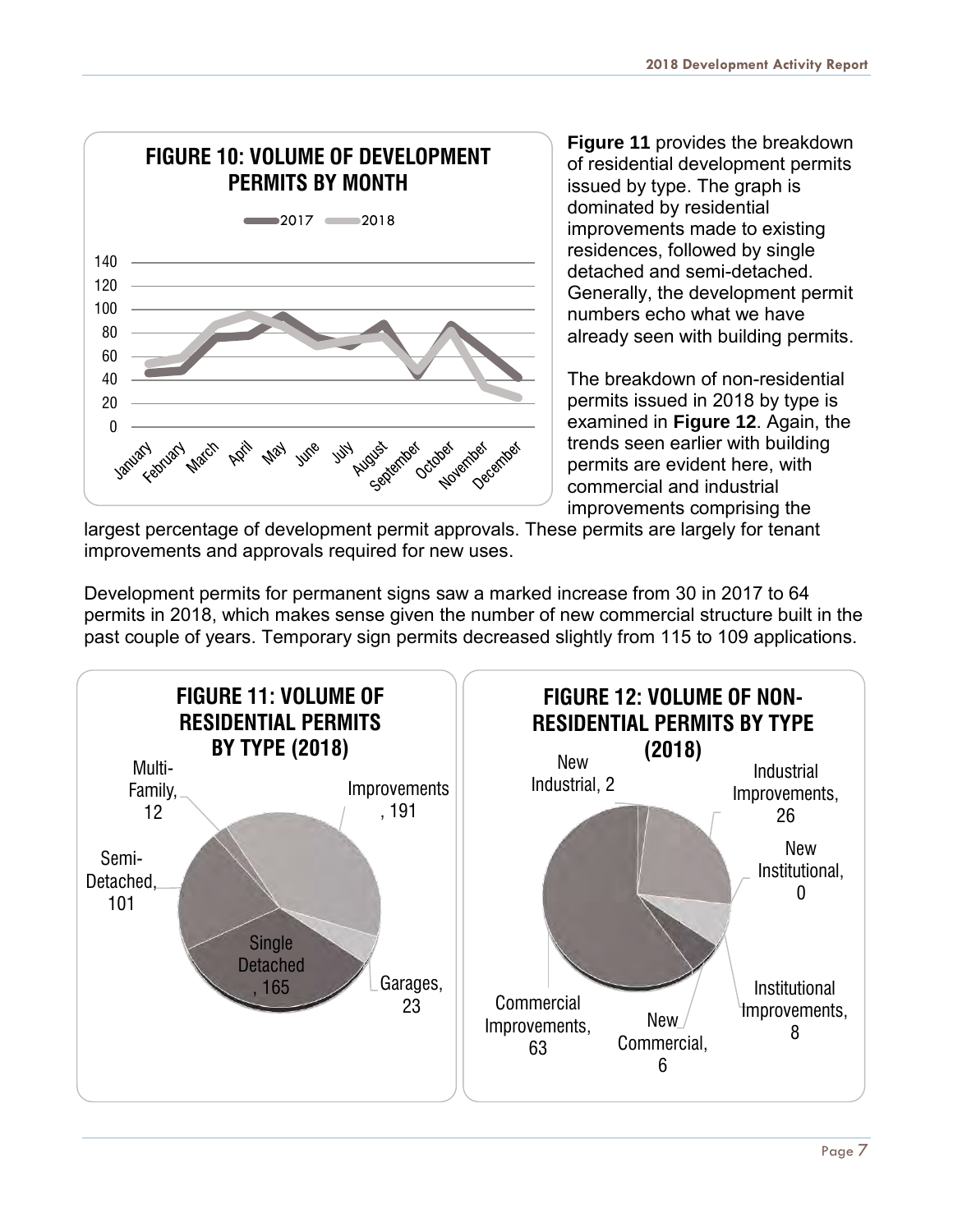# <span id="page-8-0"></span>OTHER PERMIT ACTIVITY

The City of Spruce Grove provides compliance requests as a service to residents during real estate transactions, as a safeguard for purchasers who want confirmation that the residence conforms to City bylaws. Compliance requests can be used as an indicator for residential transaction activities in the community, although a shift with some homebuilders to providing title insurance instead of a compliance certificate has resulted in a weaker correlation than in previous years. In 2018, there were 626 compliance decisions issued, down 18.4% compared to 2017 (which was also down the same percentage from 2016). Compliance requests are now at the lowest activity point since 2003 (**Figure 13**).

Looking closer at the activity patterns of the past two years **(Figure 14)**, one can see that activity levels are taking wild swings, where a steady rise in spring was historically typical, with peaks in summer and a declining activity thereafter. Generally speaking, staff has noticed more residential activity occurring each spring, which may reflect a new trend for home sales seasonality.

The City has been tracking Safety Codes Permits (other than building





permits) since 2011, which is depicted in **Figure 15** (next page). We can see in this figure the number of electrical permits is higher than plumbing and gas. This generally occurs because new construction often requires two electrical permits, where only one is required in the other two disciplines. Overall, the City of Spruce Grove issued 2,536 permits in 2018, a 5% increase over 2017 activity.

While the City has been tracking business licences for a number of years, a major change was made to the system in 2013, resulting in a new business licence database. As part of the process update, Administration found that data up to 2013 was inaccurate. Therefore, business licence activity in **Figure 16** (next page) begins in 2014. The City has seen a steady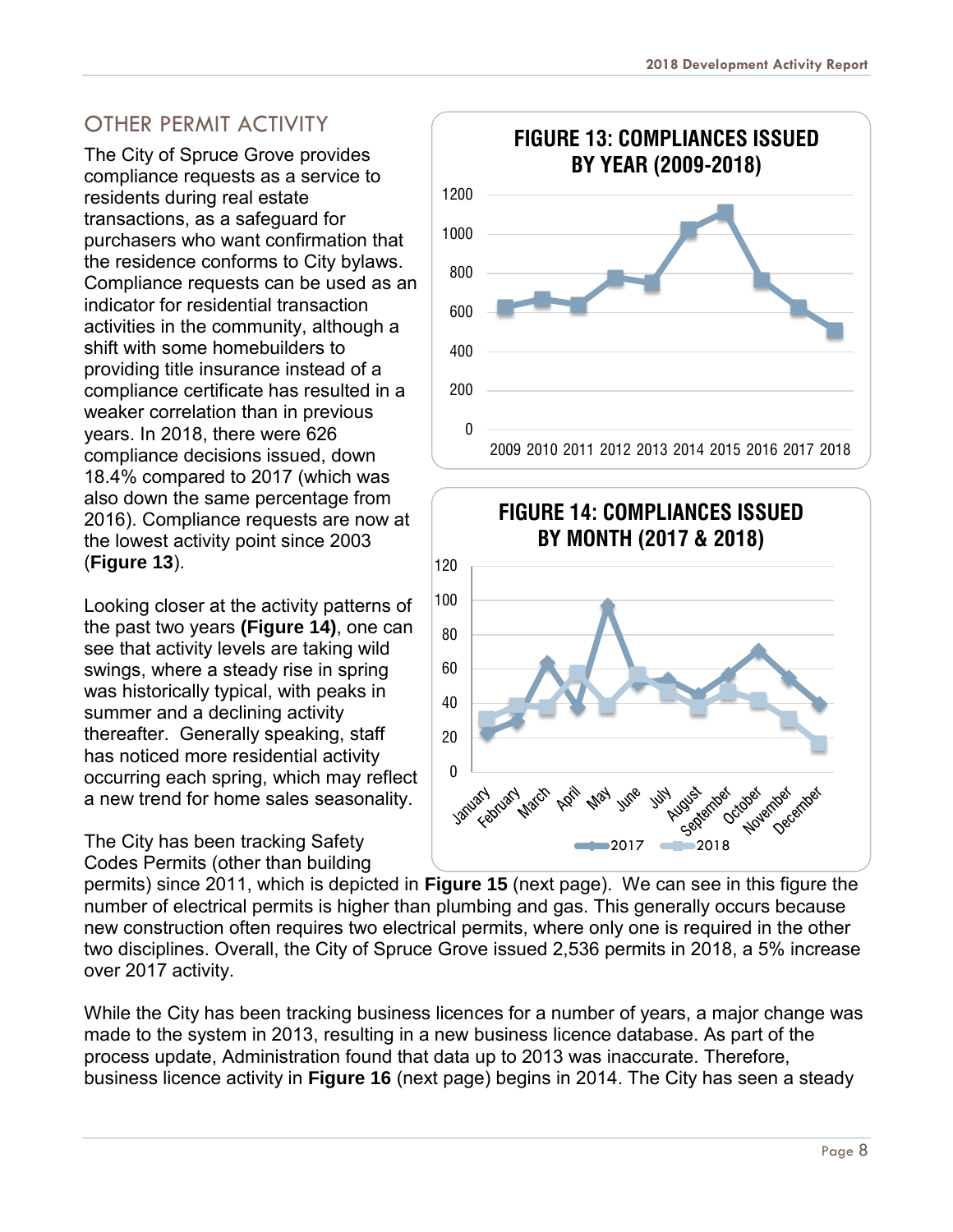increase in both residential and non-residential active businesses in the past five years. Spruce Grove had a total of 2,092 active businesses operating in the city limits in 2018, of which 1,371 were resident businesses (meaning the business is physically located in Spruce Grove). There were also 644 non-resident businesses, which are businesses located in another municipality that are providing a service within Spruce Grove. Finally there were 77 Tri-Municipal Licensed businesses working within Spruce Grove, which are businesses within Stony Plain or Parkland County that opted for a licence to provide services in all three municipalities.



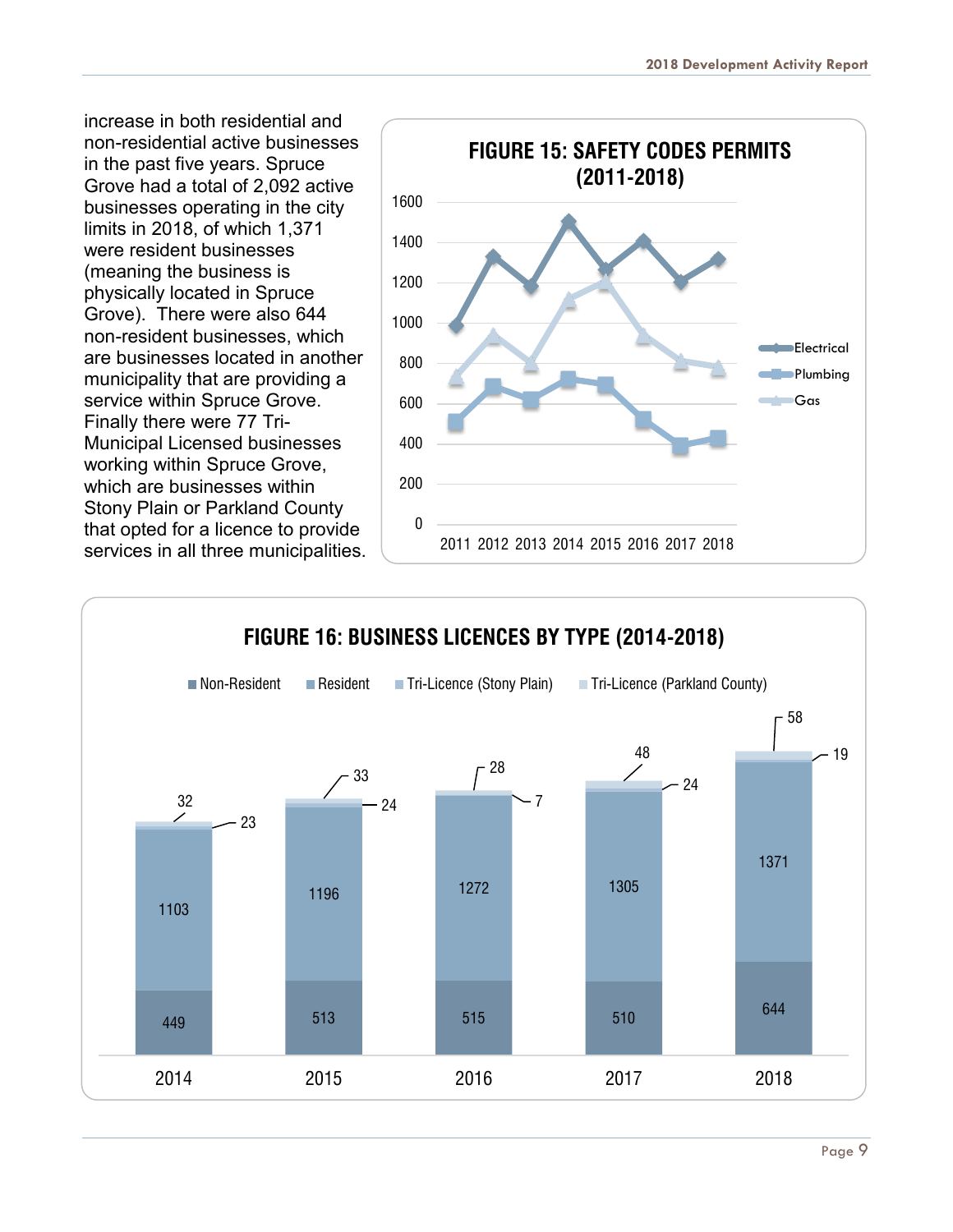# <span id="page-10-0"></span>HOUSING STARTS AND POPULATION

In order to provide some regional context for Spruce Grove's growth, housing data released by the Canada Mortgage and Housing Corporation (CMHC) is reviewed each year and compiled as part of this report. **Figure 17** shows the number

of new housing starts in a number of communities in the Edmonton Region. Housing starts are different than



building permits, as housing starts are determined by the pouring of a foundation as inspected by CMHC. As some building permits do not result in construction, housing starts are the most dependable information source for growth analysis. In 2018, there were 264 housing starts in Spruce Grove, a 21% decrease from 2017. Housing starts remain muted in the region, with the exception of the City of Leduc, which is having a second strong year in a row.